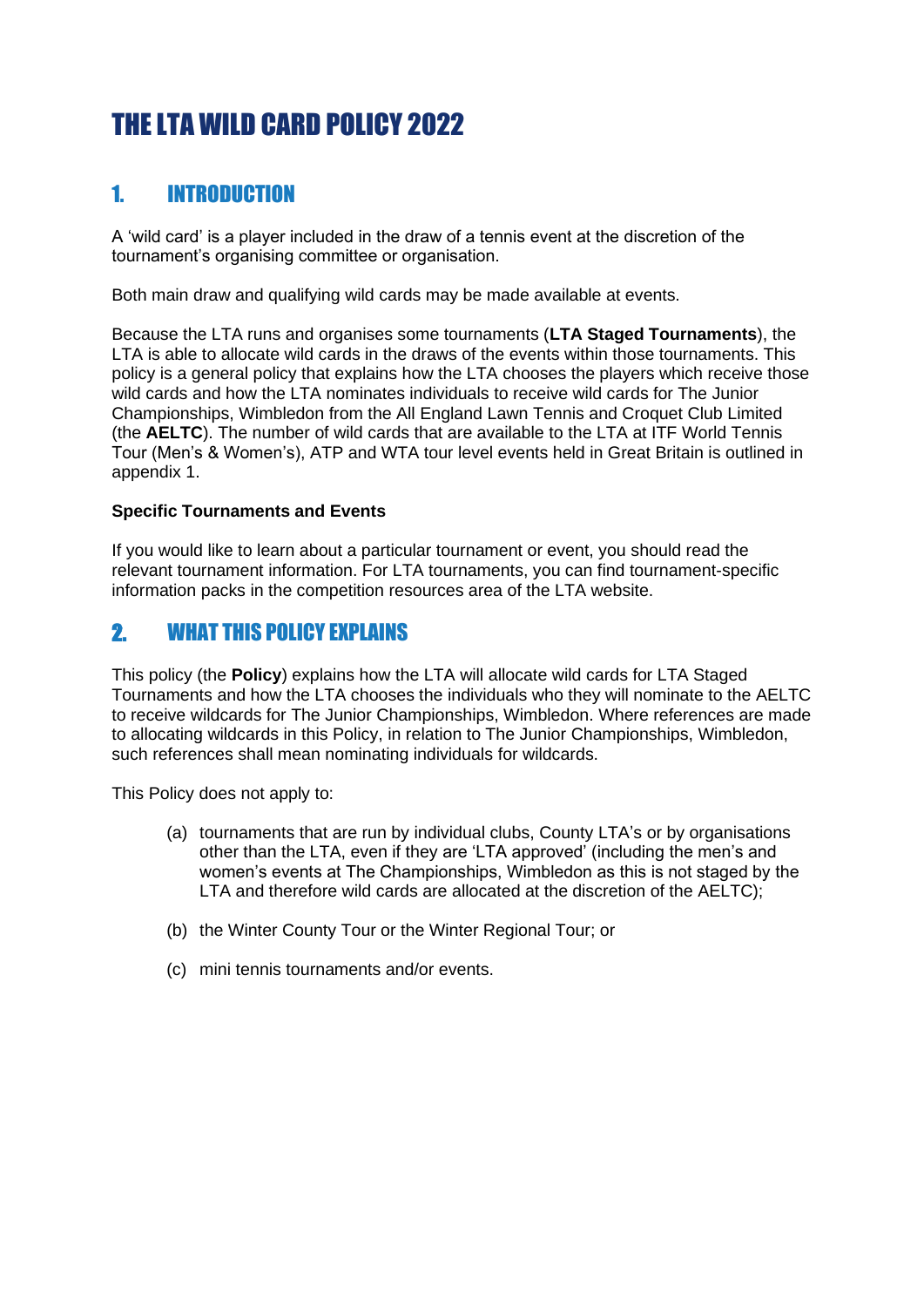All LTA Staged Tournaments are run in accordance with the rules of the relevant governing body. This might be the LTA's own rules and regulations or those of Tennis Europe, the ITF, the ATP or the WTA.

The LTA will apply this Policy in a way that is consistent with the rules and regulations set by the relevant governing body for each tournament or event (the **Tournament Rules**). Where there is a conflict between this Policy and the Tournament Rules, the Tournament Rules will have priority. The aim of this Policy is to ensure that players with similar profiles for the purposes of wild card allocations are given fair and equal consideration.

# 3. HOW THE LTA MAKES WILD CARD ALLOCATIONS

It is important to note that a wild card is normally awarded when a player has not been accepted into a draw on their own merit. Therefore, a wild card place is often providing an opportunity to a player that they would not otherwise have based on either their current ranking or stage of development. The objective for awarding wild cards will therefore differ at each stage of the pathway, with the overall aim of helping players progress to the next stage of the pathway. These are outlined as follows:

- **ATP / WTA Tour and Challenger events (including ITF 100K and 60K Women's Circuit events)**: to provide an opportunity to accelerate the progress of player's showing the highest level of potential to reach the top 100 ATP / WTA singles ranking and / or based on merit (ranking) are the most likely to be successful in this level of event.
- **ITF World Tennis Tour / ITF 15K and 25K Women's events**: to give high potential young players 21 and under (normally Men's and Women's Programme (MWP) players the opportunity to compete at the entry stage of the Pro Circuit and / or to reward players who have had good results and are on an upward ATP / WTA ranking trajectory.
- **ITF and Tennis Europe (TE) Junior events**: to give high potential young players aged 12-18 (normally National Age Group Pathway (NAGP) or National Academy (NA) players), the opportunity to gain experience against international peers, to provide an opportunity for players on the LTA Player Pathway to accelerate their ranking progression or to recognise and reward good results for players who are competing in ITF Junior competition.
- **LTA Grade 1 and 2 Competition**: to give identified junior players (likely to be players attending county training and / or the NAGP) the opportunity to compete at a higher level or in an older age group to help accelerate their development; and likelihood of progressing to the next stage of the pathway.

In order to achieve these objectives, the allocation of wild cards is underpinned by the following principles: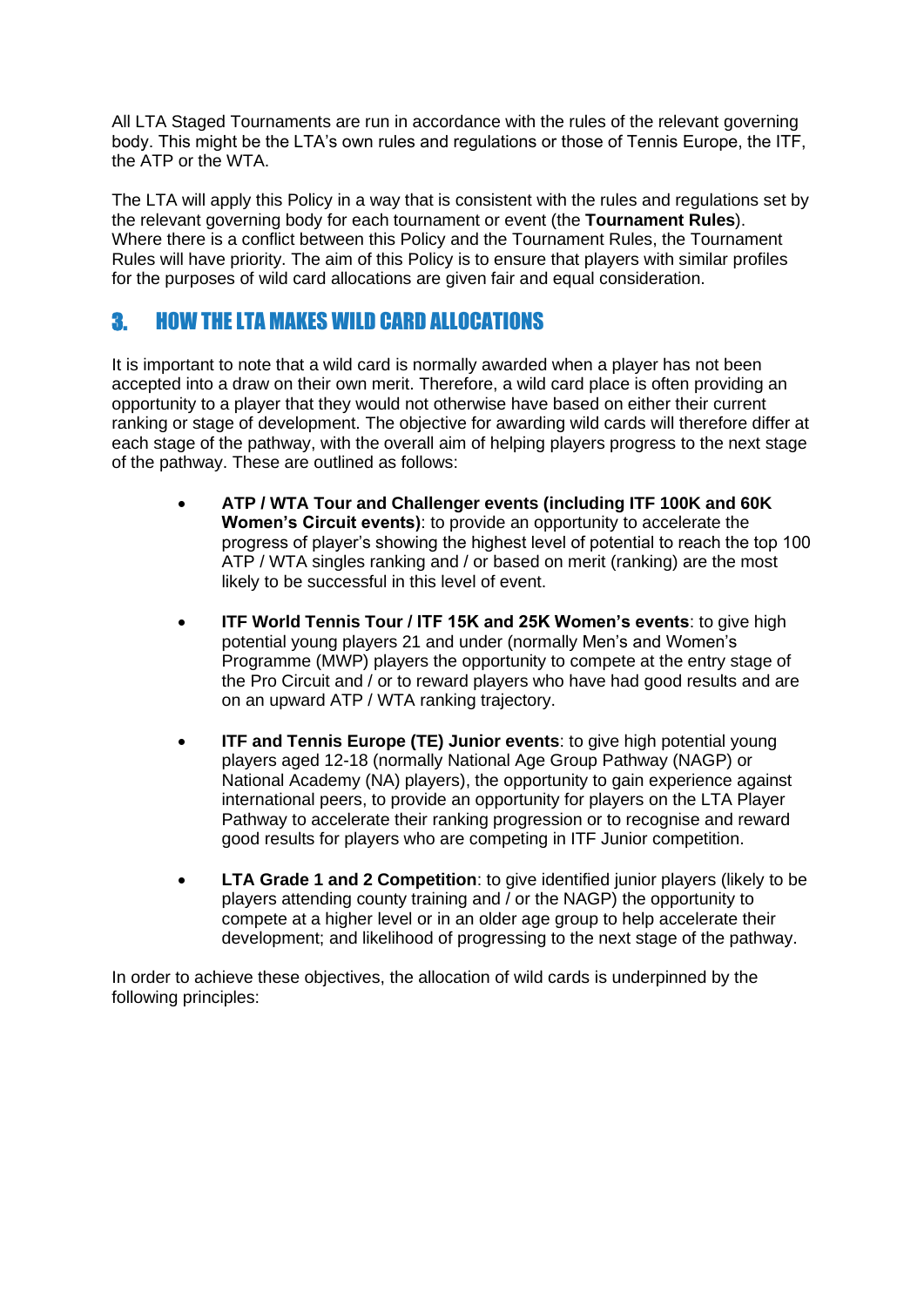(a) Wild cards must be earned through performances that suggest the player is capable of competing with players at the level of the competition;

(b) Wild cards are used to provide carefully planned competitive development experiences for players on the LTA player pathway; and

(c) Wild cards are a privilege and not a right of British players.

Therefore, when selecting which players should be allocated wild cards the LTA, using both their expert judgement and relevant sources of evidence (including match reports, physical testing data and results / ranking profiles) where applicable, will take into account the factors below:

- (i) **Development opportunities**: consideration will be given as to whether specific players will gain a particular benefit from playing in a higher age-group or standard of competition than can normally be accessed. At times the Head of Men's Tennis or the Head of Women's Tennis (or their nominee) may seek to provide such opportunities to junior players or players transitioning from junior to adult tennis as a matter of priority. This might mean that players with a lower ranking or less experience may be awarded a wild card. This decision will normally be based on player assessments and recent results that show success within an existing schedule and readiness to progress. When this is based on player assessments, the following will be considered (in no particular order of preference or weighting):
	- The player consistently demonstrates a clearly defined game style that is likely to be successful at the level of event under consideration now or in the next 1-2 years;
	- The player has clearly defined and consistently applied weapons which are likely to be successful at the level of event under consideration now or in the next 1-2 years;
	- The player demonstrates the highest levels of commitment, professionalism and dedication towards their tennis throughout the preceding year in competition and training;
	- The player is medically and physically ready and able to perform at the required level; and
	- The player is committed to a training and competition plan appropriate for the age of the player and the level of event under consideration.
- (ii) **Ranking**: significant weight will be placed on the ranking most relevant to the circuit and age group of the relevant draw. For ATP, WTA and ITF Pro Circuit events, appendix 2 outlines the average ranking cut off for the main draw and qualifying draws by event category in 2019. This information is designed to help players understand the expected standard of the competition and it should be considered by players before making a decision to apply. Consideration will also be given to players who have achieved good rankings in higher age groups or circuits.
- (iii) **Recent results**: the quality and consistency of recent results in other events will be considered, particularly where players have made progress within events close in standard to the event under consideration. This will normally mean ATP/WTA, ITF,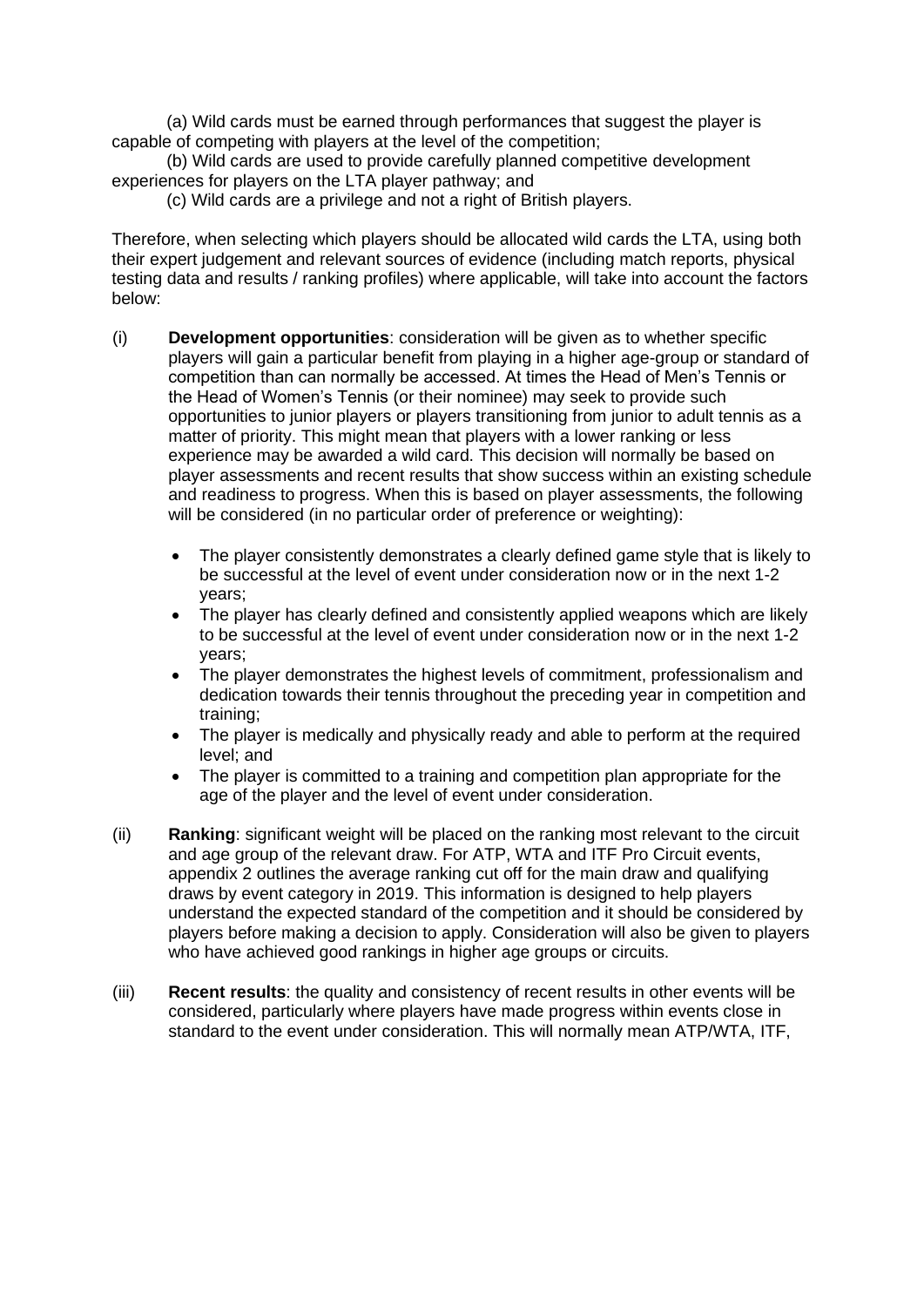Tennis Europe or Grade 1 national events. In addition, consideration will also be given to players who have consistently beaten players at a ranking likely to feature in the event under consideration. As a guide, results from the last three months will be the most relevant.

- (iv) **Recent injury or illness**: Players returning from injury or illness will be considered in case a wild card might support an effective return to a former standard. Results prior to injury or illness, as well as recent reports and assessments regarding fitness, will be considered.
- (v) **Changes to schedule**: In the majority of cases, this will only be relevant to adult competitions. Players who need to change their tournament schedule to ensure an appropriate and effective timetable of competition may be considered for wild card allocations to allow participation in tournaments that were not entered or which were entered as a low preference. This will only be considered for junior players in exceptional circumstances. Juniors are expected to make every effort to enter and play events in the normal way.
- (vi) **Public profile:** players with a significant public profile at national or local level may be granted a wild card in order to encourage public support and interest and to enhance ticket sales. When considering the allocation of a wild card to a player because of his or her public profile, the LTA will consider the ability of the person under consideration to participate at an appropriate standard. Where this involves an international player, the LTA will always request a reciprocal wild card arrangement with the relevant national association before awarding it.
- (vii) **Previous wild cards (women only)**: because the WTA and ITF impose limits on the number of wild cards that can be allocated to each player in women's events, the LTA will take into account previous allocations in order to avoid making allocations that would lead to a player exceeding this limit.
- (viii) **Representing Great Britain**: consideration will be given as to whether the player is eligible and makes themselves available if selected to play for Great Britain in the Davis / Billie Jean King Cup (or other representative events as applicable to the age of the player) and how they perform when doing so.
- **(ix) Participation in the National Junior Championships:** as the flagship junior event in our new competition calendar, it is expected that all eligible players will make their best efforts to compete in the U16 and / or U18 National Junior Championships. Players who choose not to will not be considered for wild cards during the grass court season (this includes ATP / WTA / ITF (Pro Circuit and Junior) events.
- (x) **Conduct:** the conduct of the player may be taken into consideration, including if the player has been in breach of any LTA rules, regulations or codes of conduct or those of the ITF, ATP or WTA tours.

### 4. WILD CARDS AWARDED FOR TOURNAMENT WINS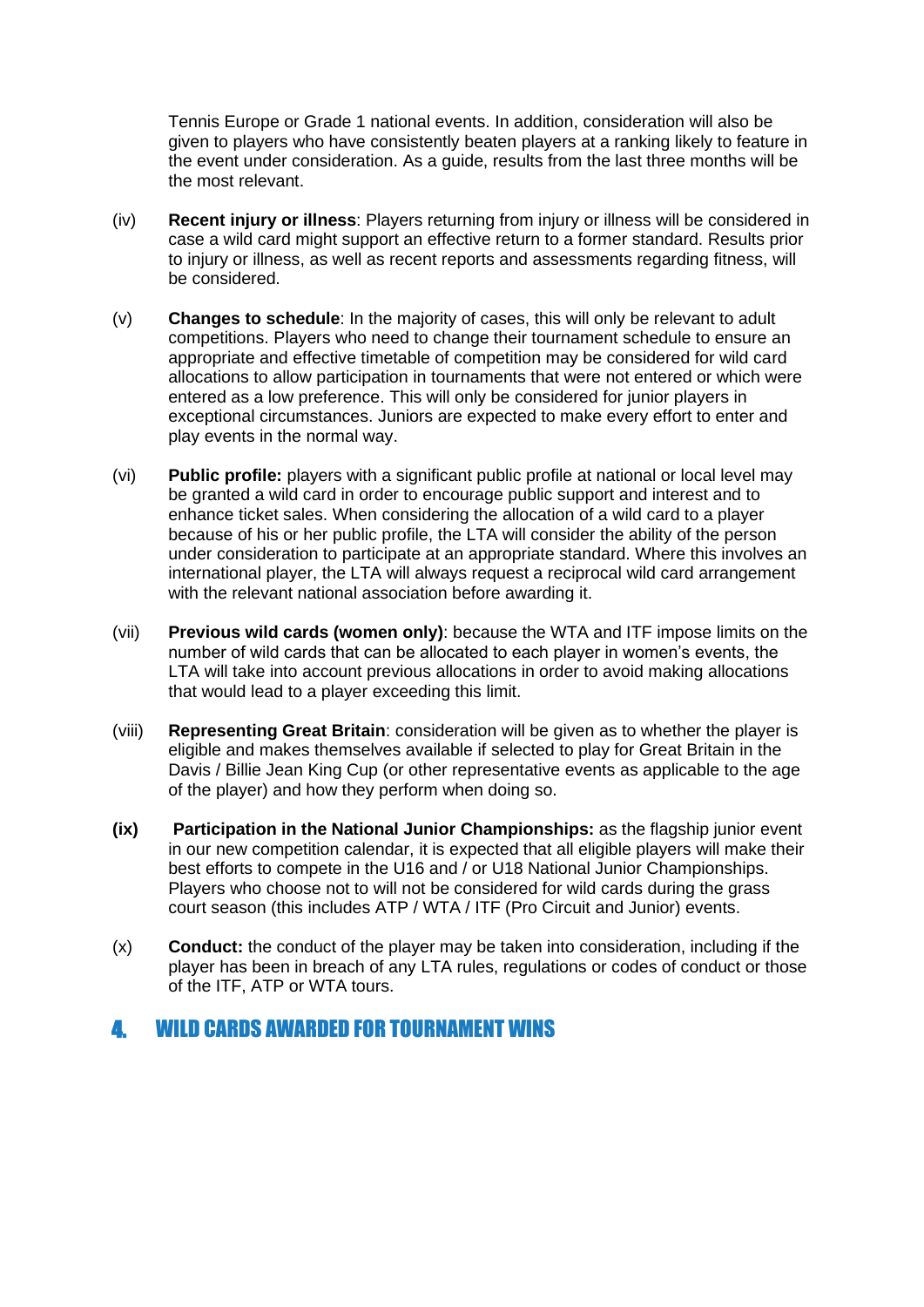Each year, the LTA makes a small number of wild cards available to players who win key events. These wild cards are typically to allow the winner of one event to 'play up' in an older age group in subsequent British tournaments or to play in a higher level of competition staged by the LTA. This creates incentives for players to compete within their own age-group in the first event and allows the players who achieve a significant win to gain experience against potentially higher ranked opponents at events of a higher level.

Where wild cards are committed to players in this way, the number of wild cards available for allocation under this Policy is reduced accordingly.

### 5. VARIATION FOR SPECIFIC EVENTS

The LTA reserves the right to vary the tournament specific wild card rules for individual events, such as by creating additional wild card qualifying events. Any special wild card rules will be recorded in the information published regarding the relevant event or tournament.

### 6. RESPONSIBILITY FOR ALLOCATIONS

Unless stated otherwise by the LTA for specific tournaments, responsibility for the allocation of wildcards is as set out below.

Wild cards for events for players aged 14+ will be allocated by the LTA Men's or Women's Tennis teams as appropriate after consultation, where relevant, with the Competitions team, the Performance Director and the National Pathway team. Wild cards for events in the 12U and 14U age category (or younger) will be allocated by the National Pathway team after consultation with, where relevant, the Head of Men's and Women's Tennis, the Performance Director and with the Competitions team.

From the Women's Tennis team, allocations will normally be made by the Head of Women's Tennis or their appointed nominee(s).\*

From the Men's Tennis team, allocations will normally be made by the Head of Men's Tennis or their appointed nominee(s).\*

\*For major events (WTA & ATP events) the allocation of wildcards will be the responsibility of the LTA Men's or Women's team in conjunction with the Major Events Team (which may include the Tournament Director) and the LTA CEO.

### 7. APPLICATIONS AND ELIGIBILITY

i. **Men's Tennis:** All players appearing on the qualifying and alternate lists will be given consideration for a wild card. Therefore, wherever possible, players who wish to be considered for a wild card should enter the relevant event in the normal way before the entry deadline. Please note, you only need to submit an application if you have not entered, are competing overseas the previous week or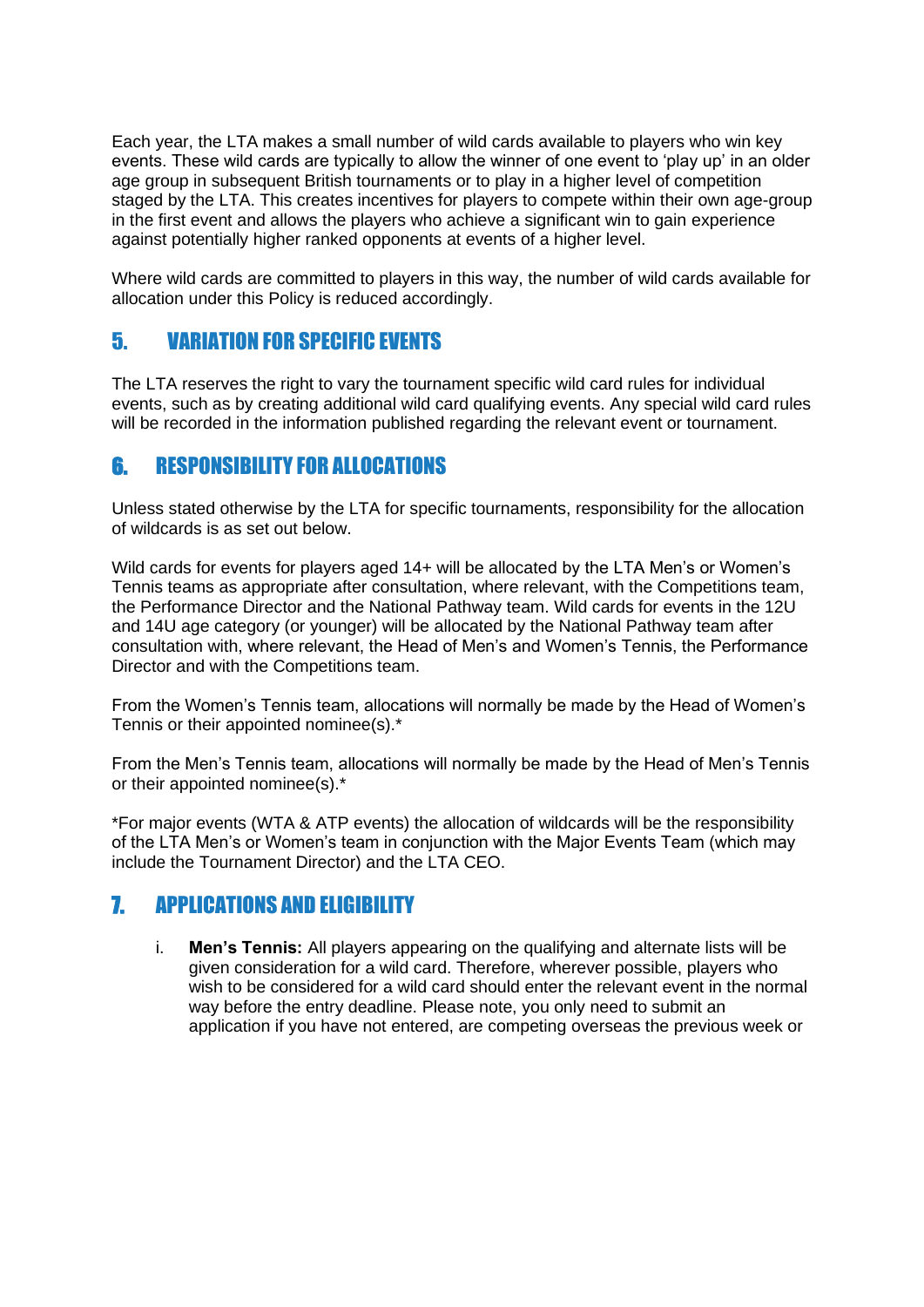if you believe there are exceptional circumstances that need to be considered. In this instance, you must email Alastair Lawrance [\(alastair.lawrance@lta.org.uk\)](mailto:alastair.lawrance@lta.org.uk) outlining your reasons for the application by **midday on the Thursday** before the tournament starts. The process for awarding men's Wildcards can be viewed online [https://www.lta.org.uk/globalassets/play/professional](https://www.lta.org.uk/globalassets/play/professional-development/documents/mens-wildcard-process-2019.pdf)[development/documents/mens-wildcard-process-2019.pdf](https://www.lta.org.uk/globalassets/play/professional-development/documents/mens-wildcard-process-2019.pdf) .

- ii. **Women's Tennis**: For all WTA or Women's ITF events, all players must submit a wild application by **midnight on the Monday the week** before the tournament starts to Alastair Lawrance [\(alastair.lawrance@lta.org.uk\)](mailto:alastair.lawrance@lta.org.uk). Given the ITF and WTA regulations on wild cards into Women's events [\(http://wtafiles.wtatennis.com/pdf/publications/2018WTARulebook.pdf](http://wtafiles.wtatennis.com/pdf/publications/2018WTARulebook.pdf)[\),](http://www.wtatennis.com/scontent/article/2972830/title/wta-rules)) players must express an interest in order to be considered. The process for awarding women's wildcards can be viewed online [https://www.lta.org.uk/globalassets/play/professional](https://www.lta.org.uk/globalassets/play/professional-development/documents/womens-wildcard-process-2019.pdf)[development/documents/womens-wildcard-process-2019.pdf](https://www.lta.org.uk/globalassets/play/professional-development/documents/womens-wildcard-process-2019.pdf) .
- iii. **Returning from injury:** Players who would like to be considered for a wild card because they are returning from injury or illness must provide information and evidence regarding their injury and evidence that they are ready to compete at the requested level.
	- a. Players entering LTA staged Grade 1 and Grade 2 events using LTA Online Tournament Entry (OTE) can provide this information as part of the entry process.
	- b. Players making manual entries or entering other LTA Staged Tournaments must contact the LTA to provide the information. Please email [alastair.lawrance@lta.org.uk](mailto:alastair.lawrance@lta.org.uk)
- iv. **Late requests from juniors:** The LTA will not ordinarily issue late entry wild cards to junior competitions. Players must enter tournaments on time in order to be considered for a wild card. The only exception will be ITF Junior Circuit and TE Junior Tour tournaments held in Great Britain, which are sanctioned by the ITF & TE respectively, and whose regulations state that a wild card may be granted to a player who has not entered the tournament. In such a situation, players who did not enter the event in time but who wish to be considered for a wild card must contact the LTA (at [alastair.lawrance@lta.org.uk](mailto:alastair.lawrance@lta.org.uk) ) to including details of their request and an explanation of the exceptional circumstances which prevented a normal entry.
- v. **Late requests for adult events:** Players entering adult events might be considered for a wild card after the entry deadline, subject to consideration of the factors set out in section 3 above. Players are strongly advised not to rely on the allocation of wild cards in place of timely entry to tournaments. If a player needs to change their schedule and would like to be considered for a wild card for a tournament that they have not entered, or which they originally rated as a low preference, they need to contact the men's or women's tennis team as appropriate as soon as possible to explain their request (at [alastair.lawrance@lta.org.uk](mailto:alastair.lawrance@lta.org.uk)).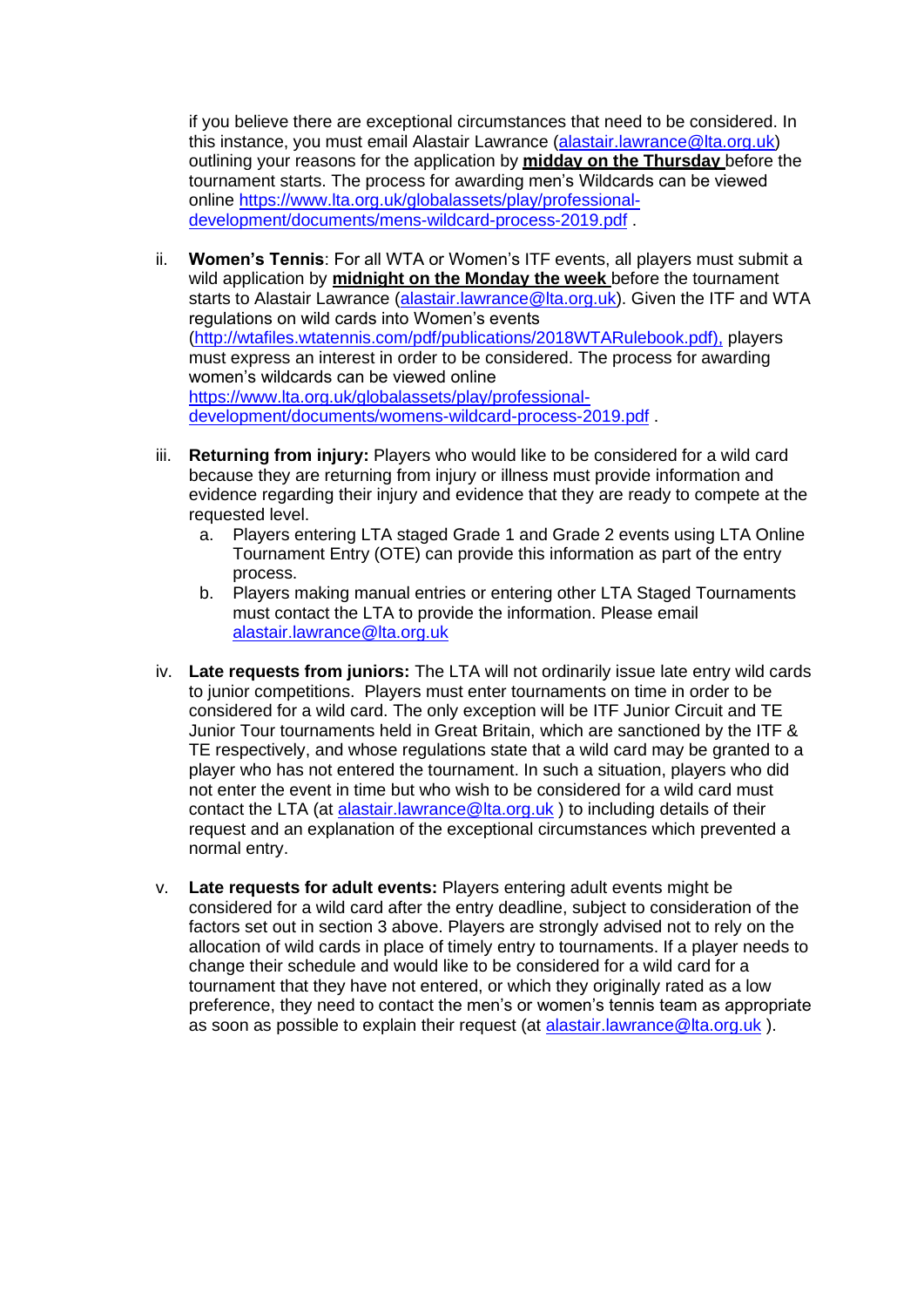Players must consult the detailed information about each event to ensure that they understand how the tournament will be run. Tournament information can be found in the competition section on the website.

# 8. CONFIRMATION OF ALLOCATIONS

It is always the responsibility of individual players to check the entry/acceptance lists and tournament draws on the relevant website (e.g. the ITF and the LTA) to confirm wild card allocations.

For ITF Women's World Tennis Tour events, the main draw wild cards will be published on the official acceptance list available via the ITF website on the Thursday preceding the event. Main Draw wildcards will normally be confirmed the week prior to the event via email. Qualifying wild cards will either be confirmed at the sign in or communicated ahead of sign in via email.

For ITF Men's World Tennis Tour events, Main Draw wildcards will normally be confirmed the week prior to the event via email. Qualifying wild cards will either be confirmed at the sign in or communicated ahead of sign in via email.

For ATP / WTA events, main draw wild cards will be confirmed by the Head of Men's Tennis, the Head of Women's Tennis or their nominee.

The LTA may sometimes allocate a wild card for a specific player in advance of the usual allocation date. This would normally be when:

- (i) the player has a ranking high enough that he or she is certain to be allocated a wild card regardless of the other players under consideration; and
- (ii) the decision regarding wild card allocation could have a significant impact on the player's international travel and competition schedule.

Upon being awarded a wild card the LTA may request the player to participate in promotional activity (for any aspect of the event or the LTA's work) during the course of the event. The promotional activity may take the form of internal or external media interviews, competition meet and greets or other similar activity for use on LTA social channels or website either during or after the event. By accepting the wild card a player would agree to participate as requested in these commitments.

### 9. GENERAL AVAILABILITY OF WILD CARDS

For LTA Staged Tournaments, the number of wild cards available for each event/draw is determined by the LTA in accordance with the rules and regulations of the relevant sanctioning body. The LTA will not always allocate the full number of wildcards if an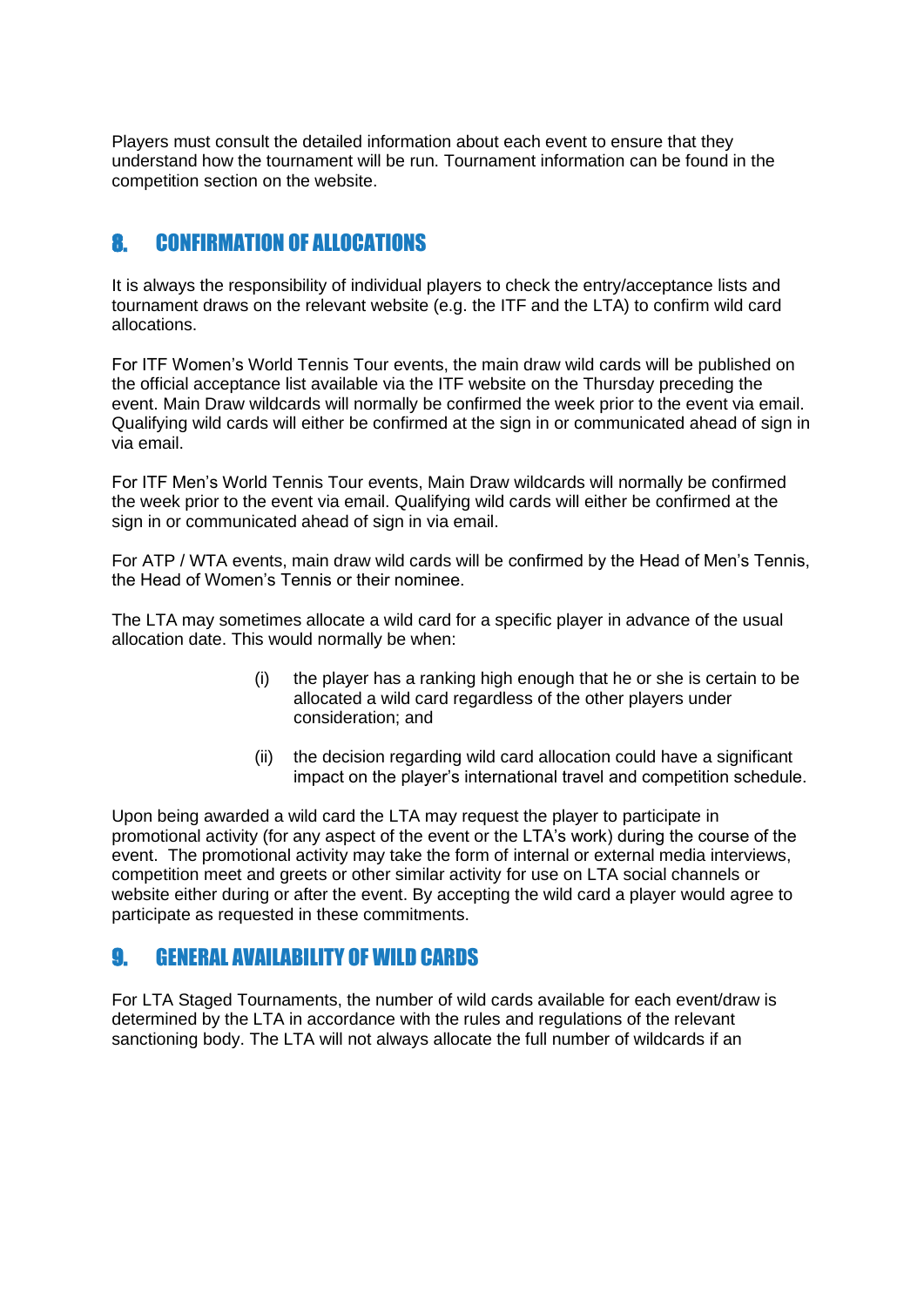insufficient number of players are deemed to qualify taking into consideration the factors set out at paragraph 3 above. In these situations, the tournament acceptance criteria will be used to complete the draw.

For Tennis Europe or ITF events hosted in Great Britain, the LTA will not always have access to the full quota of available wild cards as the host club/venue is sometimes provided with a percentage of the total wild cards to be allocated. Each of these tournaments are organised differently and will use their own selection criteria for awarding the wild cards they have available.

On very rare occasions, the LTA will 'swap' wild cards with other national federations in order to secure the availability of wild cards to British players into overseas tournaments. This will reduce the number of wild cards available within the draw for British players and the remaining wild cards will be allocated on the basis of this Policy. Where the LTA has access to wild cards in international events, this policy will be followed for their allocation.

Under exceptional circumstances, individual tournament organisers or directors may need to vary the allocation of wild cards from those determined under this policy to ensure the safe and effective running of an event. In these circumstances, the LTA will make all reasonable efforts to ensure that this Policy is adhered to.

## 10. RECORDING OF WILD CARD DECISIONS

The LTA will maintain records of the wild card allocations that it makes and the reasons for them.

### 11. AMENDMENTS TO THIS POLICY

The LTA may amend this Policy from time to time. Any amended Policy shall be published on the LTA website.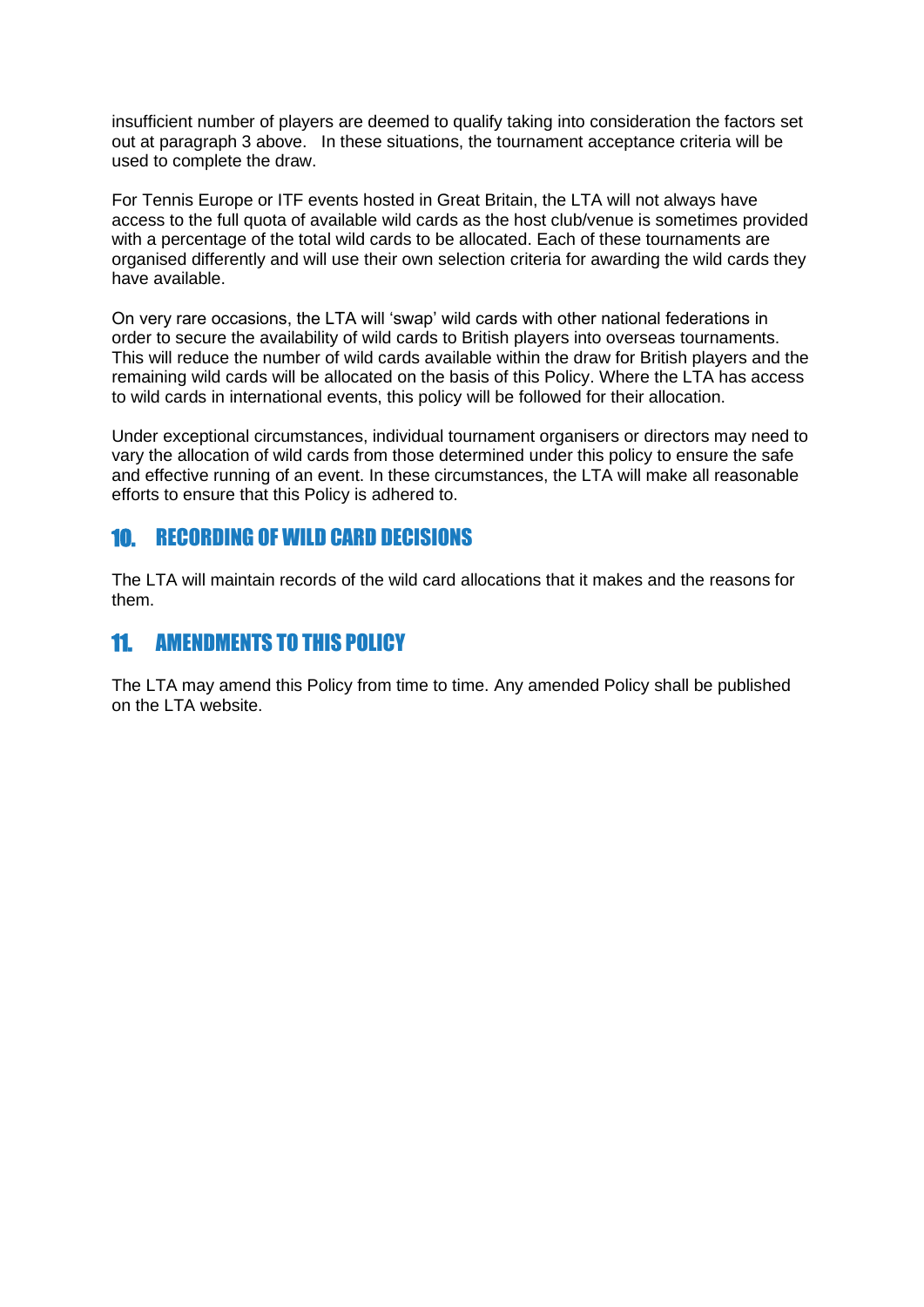#### **Appendix 1 – number of wild cards available to the LTA in ITF World Tennis Tour, ATP and WTA events held in Great Britain**

| <b>MEN'S</b> | <b>Main Draw Size</b> | 28 | 32 | 48 | 56 |
|--------------|-----------------------|----|----|----|----|
|              | ATP 500               |    | ◠  |    | 5  |
| No. of       | ATP 250               |    | ◠  |    | 5  |
| Wild         | Challenger            |    |    |    |    |
| Cards        | ITF \$15k; \$25k      |    |    |    |    |

|              | <b>Qualifying Draw</b> |                 |    |    |     |
|--------------|------------------------|-----------------|----|----|-----|
| <b>MEN'S</b> | <b>Size</b>            | 16              | 24 | 28 | 48  |
|              | ATP 500                | 3               |    |    | 5   |
|              | ATP 250                | 2               |    |    | 5   |
|              | <b>Qualifying Draw</b> |                 |    |    |     |
| No. of       | <b>Size</b>            | 32 <sub>2</sub> | 48 | 64 | 128 |
| Wild         | Challenger             | 6               |    |    |     |
| Cards        | ITF \$15k; \$25k       | 6               |    |    |     |

|        | <b>WOMEN'S</b> Main Draw Size | 28/30 | 32 | 48/56 | 60/64 | 96 |
|--------|-------------------------------|-------|----|-------|-------|----|
|        | Premier                       |       | າ  | 3     |       | 8  |
|        | International                 |       | າ  |       |       |    |
| No. of | ITF \$15k; \$25k              |       | 4  |       |       |    |
| Wild   | ITF \$60k; \$80k;             |       |    |       |       |    |
| Cards  | \$100k                        |       | 4  |       |       |    |

| WOMEN'S | <b>Qualifying Draw</b><br><b>Size</b> | 16 | 24 | 32 | 48 | $64+$ |
|---------|---------------------------------------|----|----|----|----|-------|
|         | Premier                               | ⌒  |    |    | 6  |       |
|         | International                         | າ  |    |    | 6  |       |
| No. of  | ITF \$15k; \$25k                      |    |    | 6  | 6  |       |
| Wild    | ITF \$60k; \$80k;                     |    |    |    |    |       |
| Cards   | \$100k                                |    |    | 6  |    |       |

### **Grass Court Events:**

ATP & WTA: Nottingham Open (WTA 250) – June 2022 Birmingham Classic (WTA 250) – June 2022 cinch Championships (ATP 500) – June 2022 Eastbourne International (ATP 250 & WTA 5000) – June 2022

ATP Challenger Tour: Surbiton Trophy – May 2022 Nottingham Open – June 2022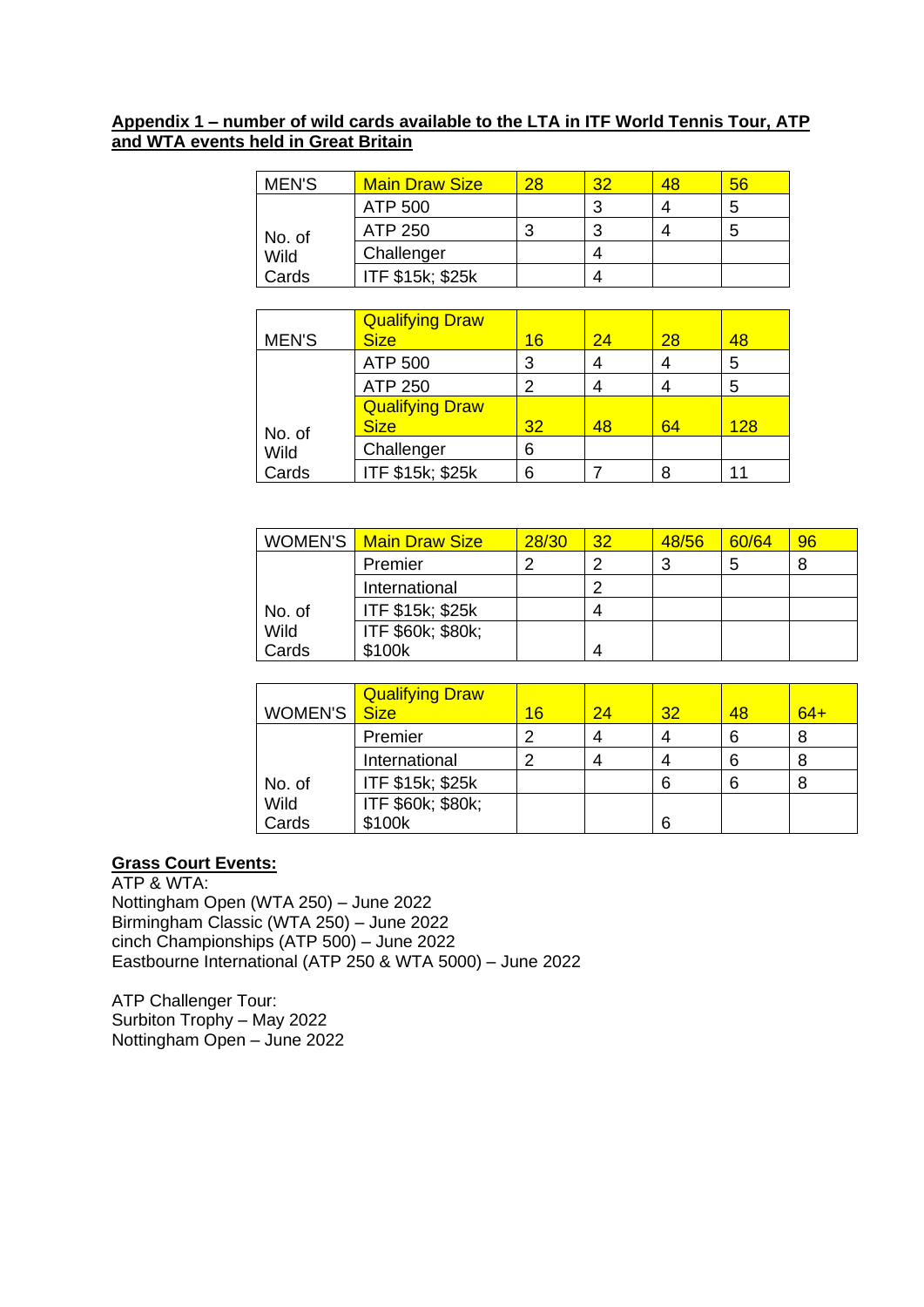Ilkley Trophy – June 2022

ITF World Tennis Tour – Women's: Surbiton Trophy (W100) – May 2022 Ilkley Trophy (W100) – June 2022

ITF World Tennis Tour – Men's: Roehampton (M25) – July 2022 Nottingham (M25) – July 2022 Nottingham (M25) – August 2022

**Other events throughout the year will be published on LTA website when confirmed** 

#### **Appendix 2 – 2019 average event cut offs**

The following tables show the average ranking cut offs for the main draw and qualifying by event category. These ranking guidelines should be considered by all players before making a decision to apply. The ranking data is based on information published by the WTA and ITF on their website. There is no information for ATP challenger events.

#### **Table 1 – ITF Men's Circuit**

|     | <b>Main Draw</b> | <b>Qualifying Draw</b> |
|-----|------------------|------------------------|
| 15k | 979              | <b>NR</b>              |
| 25k | 770              | <b>NR</b>              |

#### **Table 2 – ATP Men's Circuit – 2017 data – 2018 data to follow once available**

|         | Main Draw    | <b>Qualifying Draw</b> |
|---------|--------------|------------------------|
| GS      | 99 $(104)^*$ | $229(242)^{*}$         |
| ATP1000 | $54(62)$ *   | $134(151)^{*}$         |
| ATP500  | 63 $(80)^*$  | $132(246)^*$           |
| ATP250  | 83 (102)*    | 182 (294)*             |

#### **\*Indicates final cut off after withdrawals**

#### **Table 3 – ITF Women's Circuit**

|      | Main Draw | <b>Qualifying Draw</b> |
|------|-----------|------------------------|
| 15k  | 827       | <b>NR</b>              |
| 25k  | 508       | <b>NR</b>              |
| 60k  | 336       | <b>NR</b>              |
| 80k  | 344       | <b>NR</b>              |
| 100k | 243       | <b>NR</b>              |